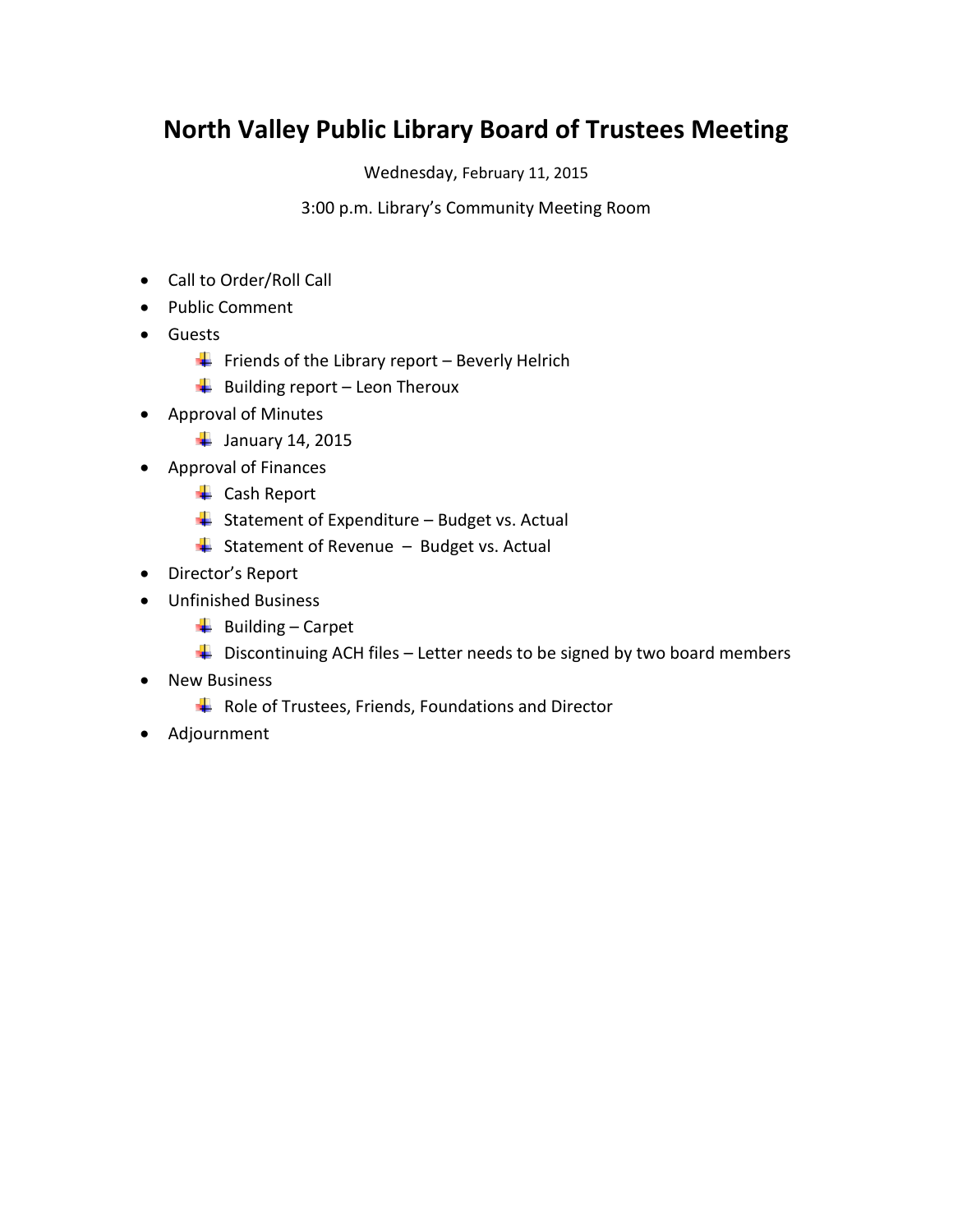# North Valley Public Library Board of Trustees Meeting

Wednesday, February 11, 2015 3:00 p.m. Library Community Room

Attending: Board members: Joanne A. Charbonneau, Ed Harrison, Victoria Howell, Alan Sponberg, Toba Winston Denise Ard, Library Director Bev Helrich, Friends of the Library Leon Theroux, Building and Grounds volunteer (RSVP) Colleen Miller, guest

Meeting called to order at 3:00 p.m.

No public comment.

### Reports

Friends of the Library: Chocolates and Authors Party Friday, Feb. 20, 2015. More than twenty authors are set to attend. New and returning authors will be there. Bev said the Friends will give the library \$2,000 towards new furniture in the community room.

Building: Leon said all smoke alarms are working. All is well.

#### Approval of Minutes

Board meeting minutes of 1-14-15 approved.

#### Financial Report

Denise reviewed the financial reports. The budget is on target up through February. The E-rate reimbursement is considered a journal voucher and so is not reflected in received monies. Joanne moved to accept the financial report. Alan seconded. All approved.

#### Director's Report

Denise reminded board members to look at the new website Bret is building and make suggestions before he puts it online.

Denise reported that workers compensation rates have gone up so that expenditure is higher than previously. The rate for library workers is low, but for people working on the building the rate is more. The Trapper Creek Job Corps was covered by their own workman's comp. RSVP workers are covered by RSVP but there are questions about whether the library is paying double coverage for some RSVP volunteers. Volunteers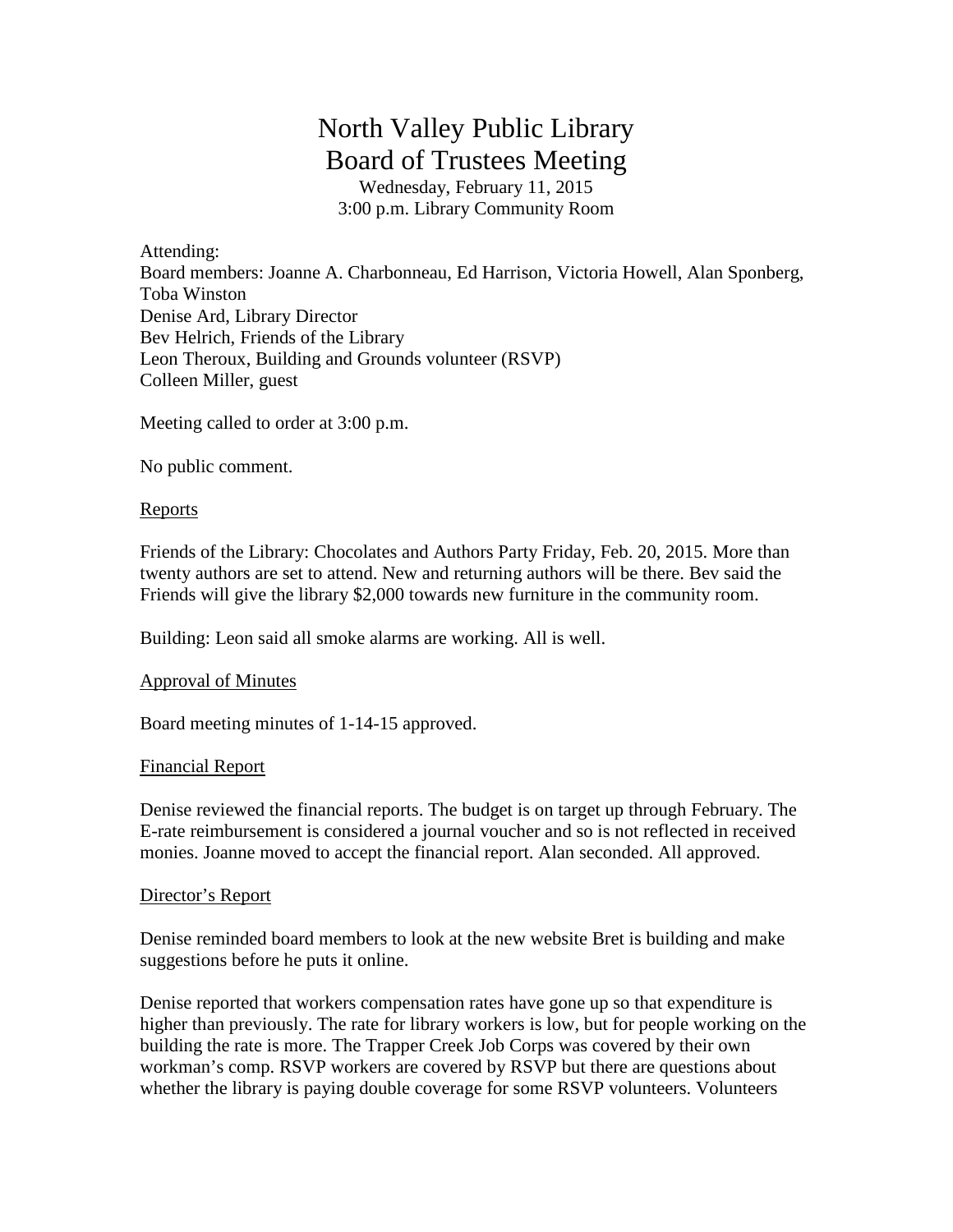must declare what work they do so the rate adequately covers them. Denise will research the issue.

#### Unfinished Business

Pierce Flooring's estimate for carpeting in the community room was discussed. The total estimate is \$3116.11 and includes labor and high quality carpet. Joanne moved to accept Pierce's bid. Toba seconded. Motion carried.

There is a dip in the floor under the carpet in the community room that was once a drain and it must be leveled before new carpet is laid. Carpet can be laid one week after the cement is poured (Colleen suggested 2 weeks to be sure the cement is set.) In order to expedite the finishing of the community room, Joanne moved to hire Colleen Miller to fix the dip in the community room floor. Victoria seconded. Motion approved with Ed abstaining from the vote. Colleen will tear out the carpet and fix the dip. Pierce's bid included stripping the old carpet so Toba agreed to talk to Pierce about readjusting the bid. Pierce will be asked to start installation on March  $4<sup>th</sup>$ .

Carpet color: Toba will go to Pierce and pick carpet tile that matches what's been agreed upon.

Alan suggested the board get an update on the donation from John Anderson. Alan will follow up and invite Anderson to the Chocolate and Author's Party where he could present the donation in person.

A letter to Farmers State Bank discontinuing ACH files was signed by two board members.

Upcoming Library Trustees election: Three people have sent in paperwork to the County Election Board including Victoria, Joanne and Patricia Meakin. Ed is not running for reelection. Toba and Alan are not up for renewal. Three applications are enough to fill the positions and not hold an election.

American Library Association rules are being followed for NVPL and the board is in compliance with the ALA rules for the roles of trustees, friends, foundations and director. The Board was given examples of Memorandums of Understanding in case they want them for the future to clearly define the roles of Friends of the Library, the Board of Trustees and the Foundation.

The Foundation is still in a state of flux. Joanne suggested the current members may want to recruit three new members to carry on the Foundation and approve the by-laws within the next month. The objectives of the Foundation are set by the Board of Trustees. The Board does strategic planning, Friends of the Library take those on, as does the Foundation so that all are working to support the priorities of the Library Trustees.

Alan mentioned the possibility in the future of forming a consortium of libraries in the